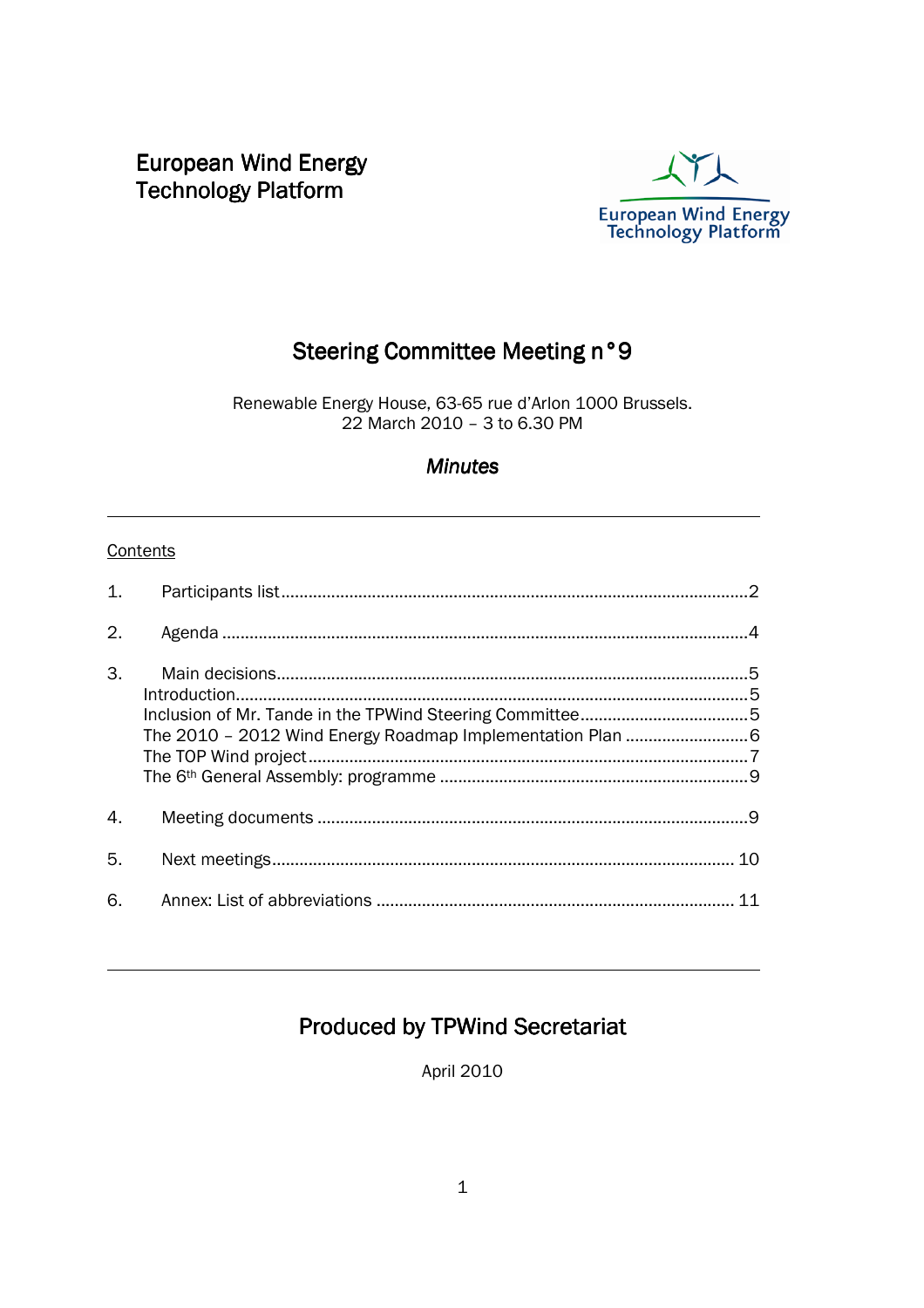# **1. Participants list**

# Steering Committee

| <b>Name</b>      | <b>First Name</b> | Company/Institute                                  | <b>Alternate</b> |
|------------------|-------------------|----------------------------------------------------|------------------|
| <b>Beurskens</b> | Jos               | <b>ECN</b>                                         |                  |
| Chaviaropoulos   | <b>Takis</b>      | <b>CRES</b>                                        |                  |
| Gertmar          | Lars              | <b>ABB</b>                                         |                  |
| <b>Hessel</b>    | Christoph         | <b>GE Wind</b>                                     | Jaco Nies        |
| Holttinen        | Hannele           | <b>VTT Technical Research</b><br>Centre of Finland |                  |
| Kariniotakis     | George            | Ecole des Mines de Paris                           |                  |
| Kruse            | Henning           | <b>Siemens</b>                                     |                  |
| MacAskill        | Allan             | Sea Energy Renewables                              |                  |
| Nath             | Christian         | Germanischer Lloyd                                 |                  |
| Nielsen          | Frank             | LM                                                 |                  |
| O'Kane           | Paddy             | Airtricity                                         |                  |
| Petersen         | Erik<br>Lundtang  | <b>Risoe National Laboratory</b>                   |                  |
| Prats            | Josep             | Ecotecnia                                          |                  |
| Santamaria       | Angeles           | Iberdrola                                          |                  |
| Stroem Madsen    | Finn              | <b>Vestas</b>                                      | Lise Backer      |
| Tande            | John Olav         | <b>SINTEF</b>                                      |                  |
| Thor             | Sven-Erik         | Vattenfall                                         |                  |
| Donoso           | José              | Gamesa                                             |                  |
| Widstrand        | Susanna           | Swedish Energy Agency                              |                  |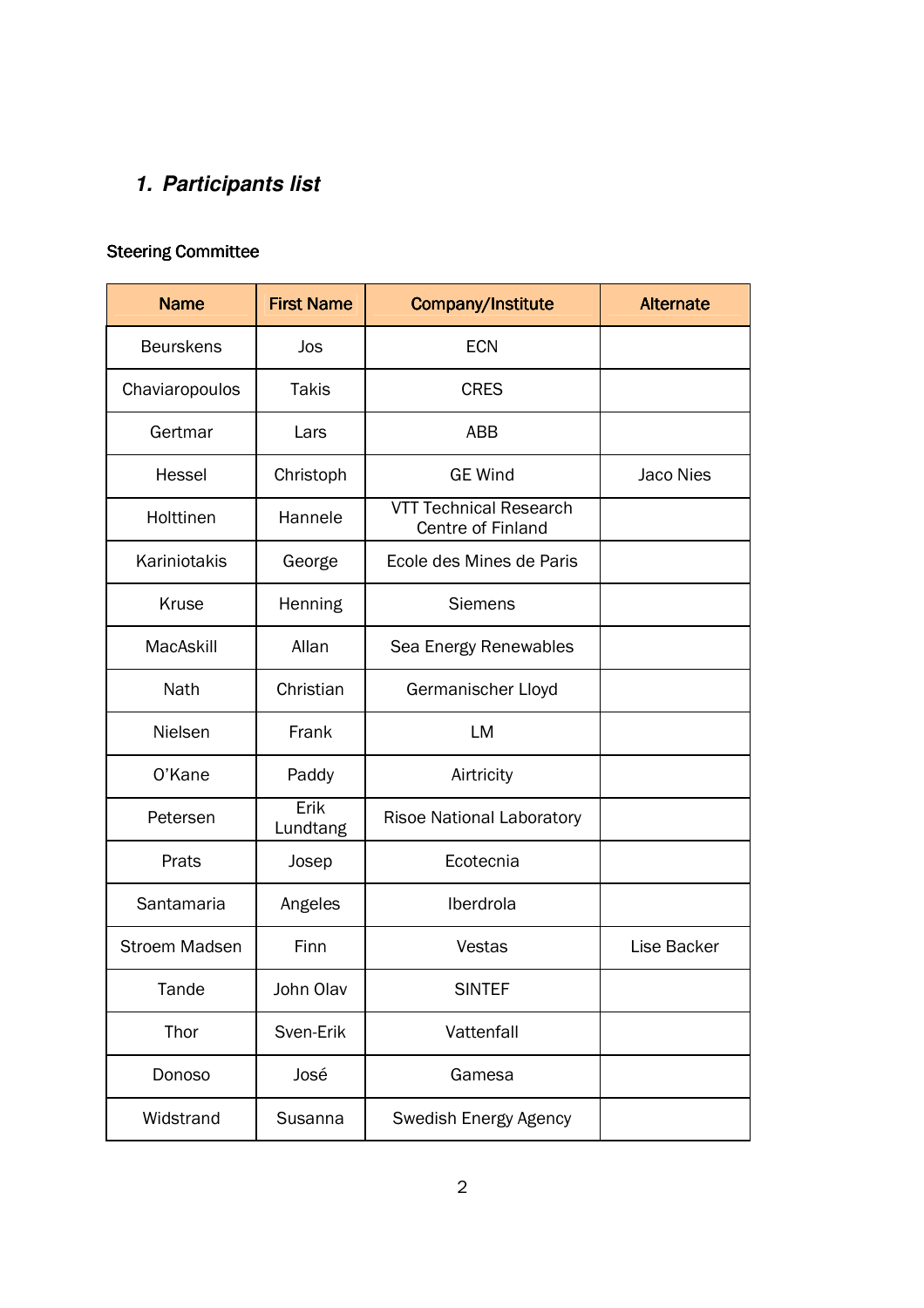### Steering Committee - not represented

| <b>Name</b>       | <b>First Name</b> | <b>Company/Institute</b>                     |
|-------------------|-------------------|----------------------------------------------|
| Borri             | Claudio           | CRIACIV at Università di<br><b>Firenze</b>   |
| <b>Buddenberg</b> | Joerg             | EWE AG                                       |
| Gasco             | Carlos            | Iberdrola                                    |
| Flamang           | Peter             | <b>Hansen Transmissions</b><br>International |
| Hohmeyer          | Olav              | <b>Flensburg University</b>                  |
| Quarton           | David             | Garrad Hassan                                |
| Skarzynski        | Grzegorz          | Polish Wind Energy<br>Association            |
| Zervós            | Arthouros         | NTUA                                         |

#### **Secretariat**

| <b>Name</b>    | <b>First Name</b> | Company/Institute |
|----------------|-------------------|-------------------|
| Hjuler Jensen  | Peter             | Risoe             |
| <b>Fichaux</b> | <b>Nicolas</b>    | <b>EWEA</b>       |
| Gagliardi      | Filippo           | EWEA              |
| Wokke          | Sharon            | <b>EWEA</b>       |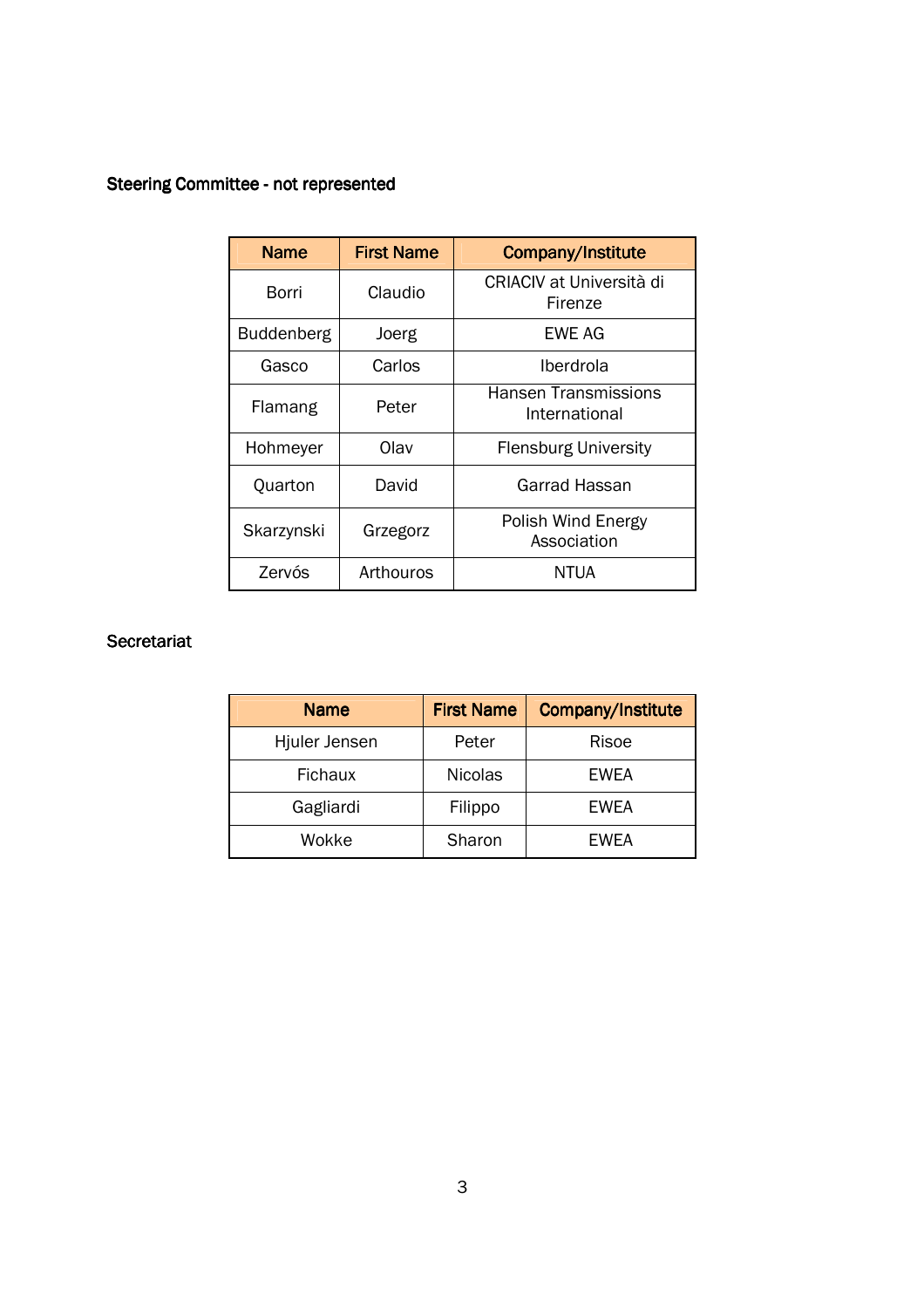# **2. Agenda**

| <b>Time</b> | Monday March 22nd, 2010                                                                                                                                  |  |
|-------------|----------------------------------------------------------------------------------------------------------------------------------------------------------|--|
| 15:00       | Introduction and welcome of participants (Henning Kruse, TPWind<br>Chairperson)                                                                          |  |
| 15:15       | Presentation of Mr. John Tande and vote on his inclusion in the Steering<br>Committee (Henning Kruse, TPWind Chairperson, to chair)                      |  |
| 15:45       | The 2010 - 2012 Wind Energy Roadmap Implementation Plan and its<br>managing structure (Nicolas Fichaux, TPWind Secretariat)                              |  |
|             | Following the presentation, an open discussion will follow (Henning Kruse,<br>TPWind Chairperson, to chair)                                              |  |
| 16:45       | <b>Coffee Break</b>                                                                                                                                      |  |
| 17:15       | The TOP Wind project, the upcoming "call for expression of interest" and the<br>future of the Platform (Filippo Gagliardi, TPWind Secretariat)           |  |
| 17:45       | The 6 <sup>th</sup> General Assembly: presentation of the Programme and preparation<br>of Working Group meetings (Filippo Gagliardi, TPWind Secretariat) |  |
|             | Following the presentation, an open discussion will follow (Henning Kruse,<br>TPWind Chairperson, to chair)                                              |  |
| 18:30       | Conclusions and next meeting                                                                                                                             |  |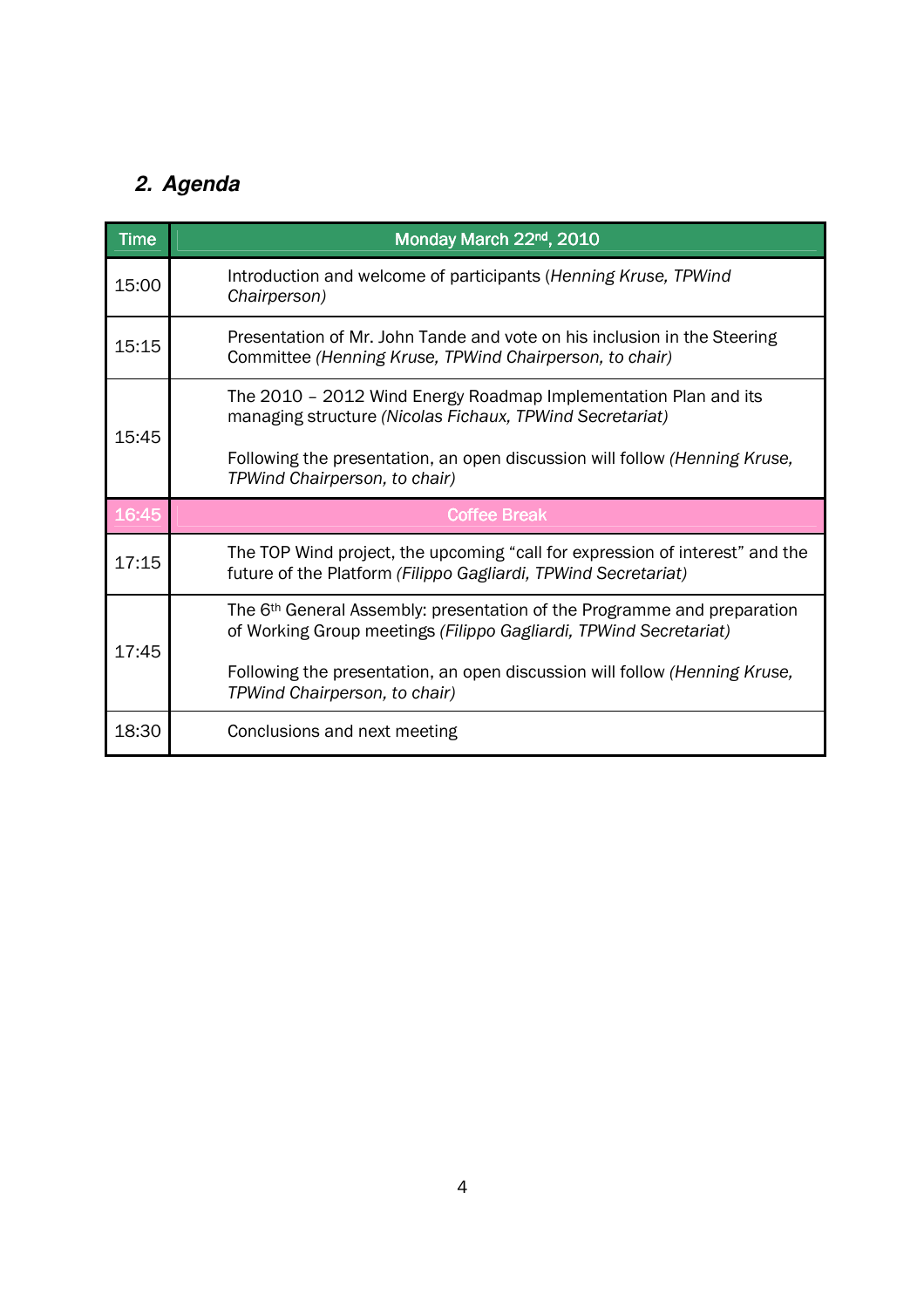### **3. Main decisions**

#### **Introduction**

Henning Kruse, Chair of the Platform, opened the meeting by welcoming participants and listing the recent achievements of TPWind, such as the development of the 2010 – 2012 Wind Energy Roadmap Implementation Plan, which was discussed at the 5<sup>th</sup> General Assembly, and its successful presentation to the European Commission and Member States.

Further to that, he informed Steering Committee members that the Windsec project, which provided funding to the TPWind Secretariat through the FP6 over the past three years, was successfully completed on March 20<sup>th</sup>, 2010. For this reason, the Secretariat submitted a new proposal to the European Commission on March 4<sup>th</sup>, 2010, in order to extend the financial support for the 2010 – 2013 period.

The new project, called TOP Wind (Technology platform Operational Programme Wind) should be funded through the FP7 and launched in November 2010 at the latest.

Some of the future tasks of the Steering Committee will be the following:

- ;
- Select new TPWind members through an ad-hoc "call for expression of interest" to be launched in the summer of 2010 (150 members in total will be recruited – i.e. 30 for each of the new 5 Working Groups);
- Approve the new structure of TPWind, to be put in place officially with the launch of the TOP Wind project. The new structure will include an Advisory Board, whose members will be invited by the Steering Committee during the summer of 2010:
- Contribute to the implementation of the Wind Energy Roadmap by joining the wind EII team that the European Commission will establish in the coming weeks.

#### **Election of Mr. Tande as Steering Committee member**

On December 8th, 2009, the application of Mr. John Tande was submitted to the secretariat. as Steering Committee member. Mr Tande's candidacy was supported by the Norwegian Ministry of Petroleum and Energy. Further to that, Mr. Tande is a respected professional, well known both in the Platform and in the wind energy sector. On December 18th, 2009, the TPWind Executive Committee accepted to submit his application to the Steering Committee.

Following his introduction, Mr Tande was elected unanimously as the 26<sup>th</sup> TPWind Steering Committee member.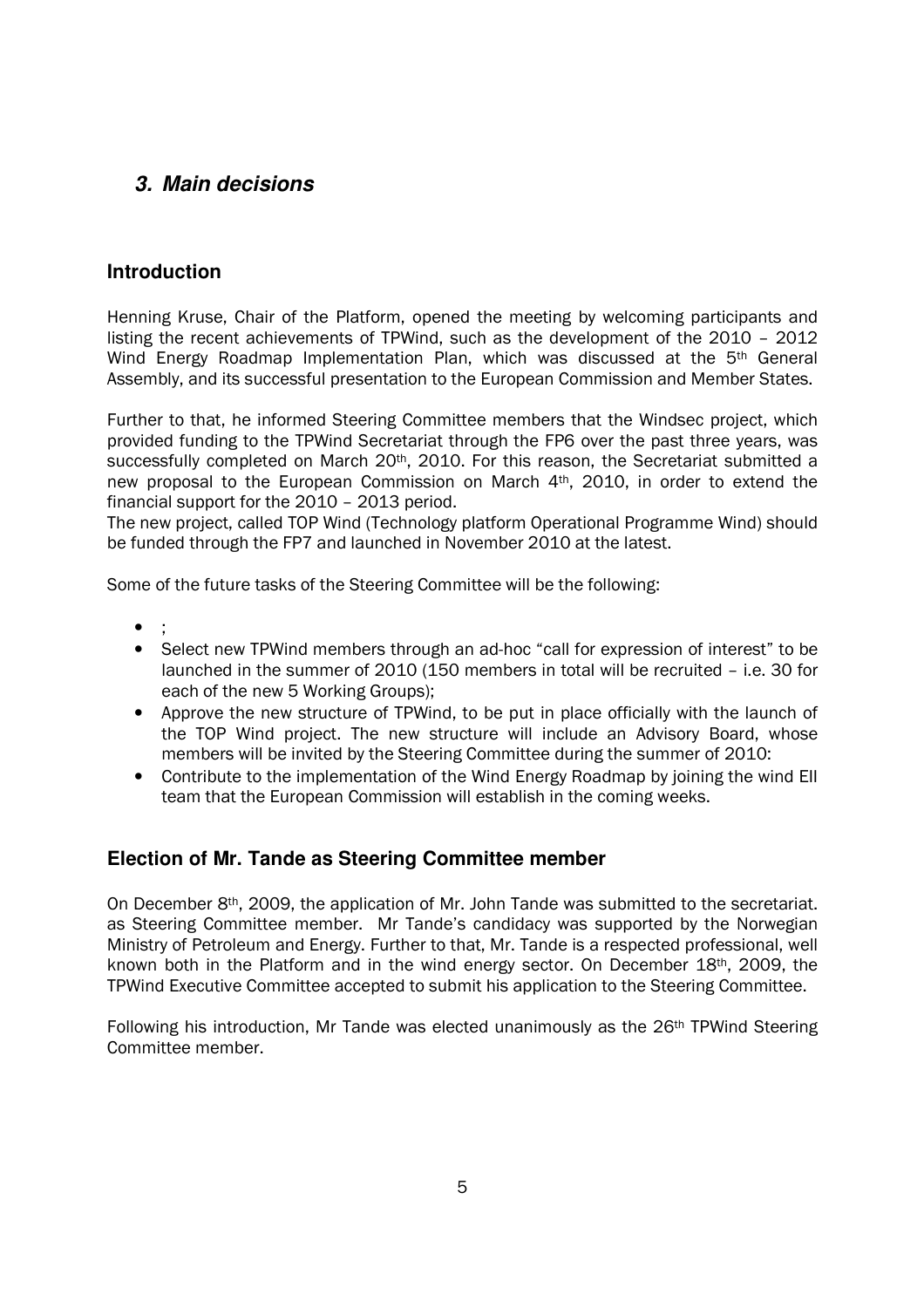#### **The 2010 – 2012 Wind Energy Roadmap Implementation Plan**

Nicolas Fichaux presented the 2010 – 2012 Wind Energy Roadmap Implementation Plan, which was developed on the basis of inputs provided by TPWind members at the 5<sup>th</sup> General Assembly, held in Brussels in November 2009.

The Implementation Plan, finalized in January 2010, was presented to the European Commission, the Joint Research Centre and SET-Plan High-Level Steering Group representatives in February and March. The Wind Energy Roadmap was always well welcomed and only minor adjustments to its Implementation Plan had to be implemented as a consequence of the meetings.

According to the latest information available, three European Industrial Initiatives (EIIs) are expected to be launched at the Madrid SET-Plan workshop on June 3rd and 4<sup>th</sup>, 2010, i.e. the Wind, Grids, and Solar one. Their launch would imply that their managing structures will be put in place and that their Implementation Plans will be translated into calls for proposals or other funding opportunities at both EU and national level.

TPWind will play a key role in the implementation of the Roadmap, through the Wind EII team, which will be composed of EC, EIB, Member States, industry and R&D community representatives. The team will agree, on a yearly basis, which actions included in the Implementation Plan should be launched, how and by whom. Its proposal will have to be approved by the SET-Plan High Level Steering Group before being transmitted to relevant EU and national authorities for implementation.

This managing structure, recently identified by the European Commission, is very similar to the one originally proposed by TPWind at the Stockholm SET-Plan workshop in October 2009.

In his presentation, Nicolas Fichaux also outlined the upcoming calls for proposals of the New Entrants Reserve (NER) 300, which will be launched at Member State level. The NER 300 calls (their budget will be equivalent to 300 m carbon allowances, i.e. approximately  $\epsilon$  4 bn) will be funded through the EIB and will aim at supporting carbon capture and storage (CCS) as well as renewable energy (RES) projects.

Every Member State will have the right to submit a maximum of 3 projects to the European Investment Bank, which will rank them on the basis of their financial robustness. The final decision will however be taken by the European Commission, which should fund a minimum of 8 CCS and 34 RES actions. However, there will be no upfront split between the CCS and RES funds, which means that every application will have to be very competitive in order to be selected for funding.

There will be two NER 300 calls:

- In 2010, equivalent to 200 m allowances (for projects starting in 2011);
- In 2012, equivalent to 100 m allowance (for projects starting in 2013).

Compulsory specifications for wind energy projects have already been identified and are outlined below:

• Off-shore wind (minimum turbines size 6 MW) with nominal capacity 40 MW;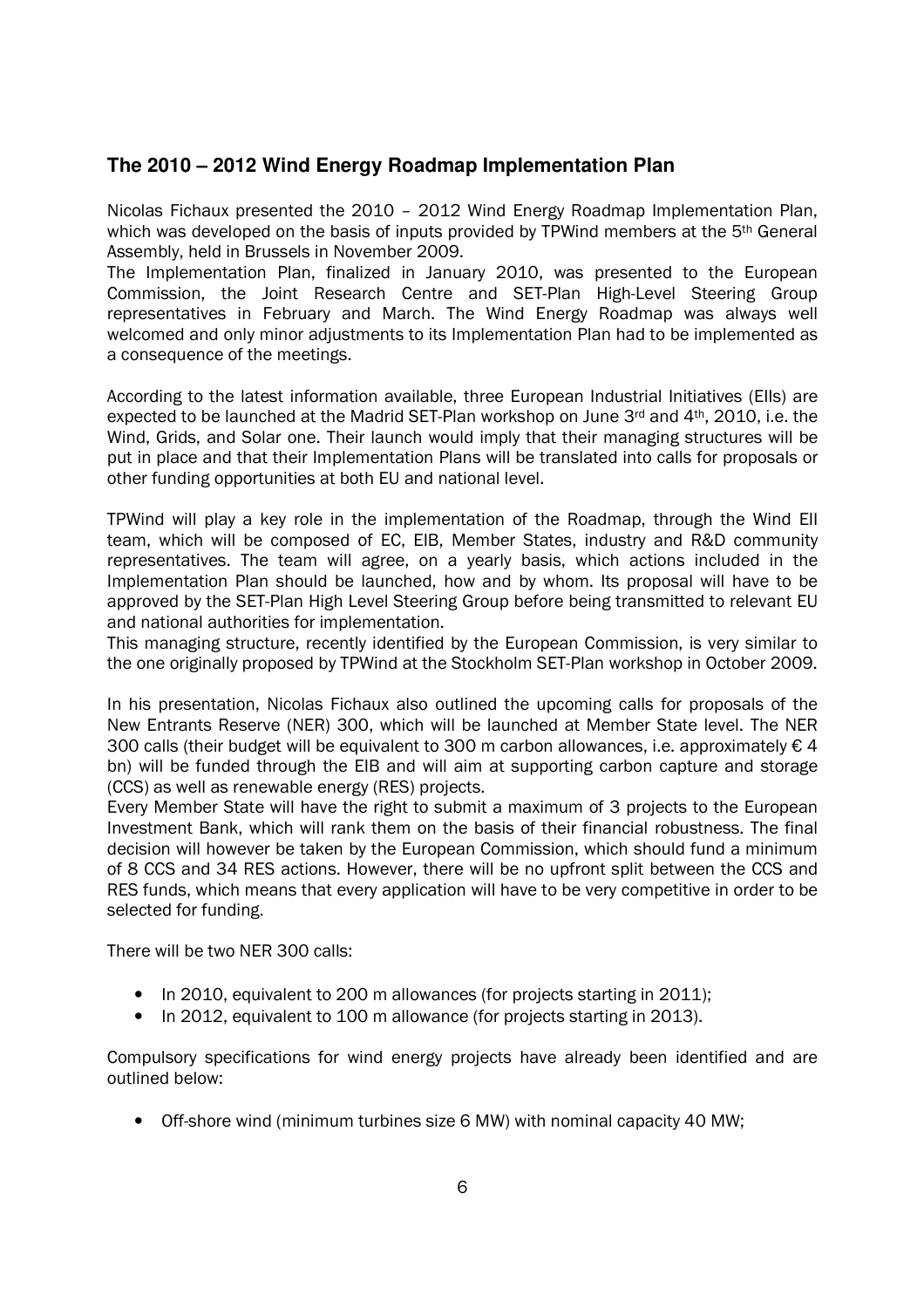- Off-shore wind (minimum turbines size 8 MW) with nominal capacity 40 MW;
- Off-shore wind (minimum turbines size 10 MW) with nominal capacity 40 MW;
- Floating off-shore wind systems with nominal capacity 25 MW;
- On-shore wind turbines optimised for complex terrains (e.g. forested terrains, mountainous areas): with nominal capacity 25 MW;
- On-shore wind turbines optimised for cold climates (compatible with temperature lower than - 30°C and severe icing conditions) with nominal capacity 25 MW.

Steering Committee members expressed the concern that the small size of offshore projects identified by the EC, combined with the obligation to already have permits in place, will not facilitate the development of many applications. The solution could be to add additional turbines to be tested to existing wind farms.

Further to that, Steering Committee members highlighted the fact that actions focusing on training were removed from the Wind Energy Roadmap by the European Commission, even if the lack of specialized human resources could become a bottleneck in the development of wind energy.

However, the EC is aware of the gap and TPWind will push for the implementation of corrective policies. This will be done in the framework of TOP Wind, i.e. the new project that will provide financial support to the Platform over the 2010 – 2013 period, since one of its planned deliverables is a report on current training opportunities for EU wind energy operators combined with a gap analysis that will represent the starting point for developing ad-hoc policies.

Nicolas Fichaux concluded by thanking Steering Committee members for their support and commitment in the development of the Wind Energy Roadmap and of its 2010 – 2012 Implementation Plan, which represent major achievements for TPWind and were always considered high quality deliverables at EU level.

### **The TOP Wind project**

Filippo Gagliardi presented the TOP Wind project proposal, which was submitted to the EC on March 4th, 2010, in order to renew funding for the TPWind Secretariat. So far, its costs have been covered by the FP6 Windsec project, which was launched in 2007 and ended on March 20th, 2010.

The TOP Wind consortium will be the same of Windsec. Partners will be EWEA (which will be the project leader), Garrad Hassan, and Risoe/DTU.

Should it be selected for funding, it will be launched in November 2010 at the latest.

Before the launch of TOP Wind, the structure of the Platform will be renewed by launching an ad-hoc "call for expression of interest", which will be used to select new Working Groups members (150 in total, to be divided into 5 Working Groups – current Working Groups 5 and 6, focusing on policy issues, will be merged).

Steering Committee and Member States Mirror Group members will not change to ensure continuity.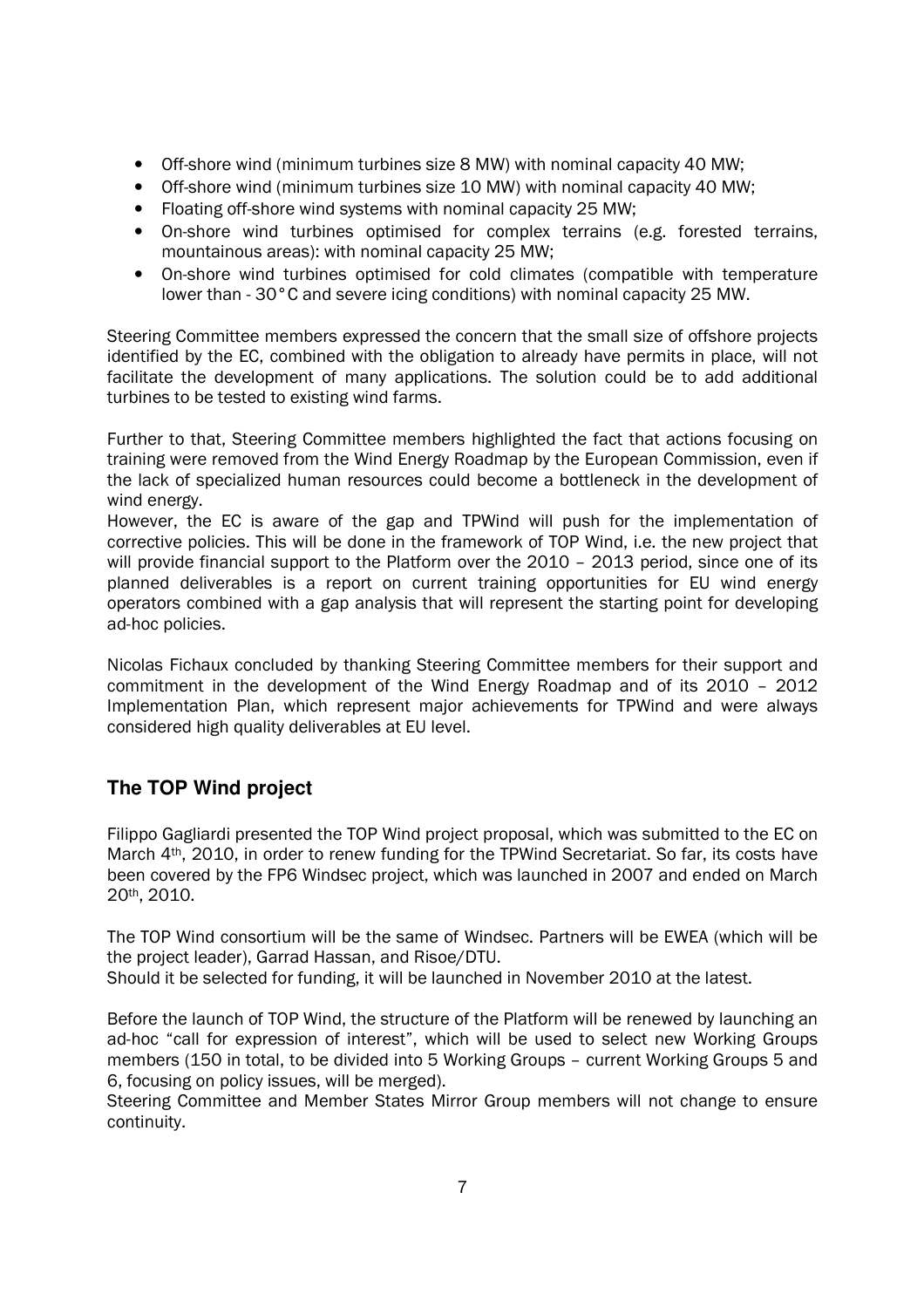The Steering Committee will be in charge of selecting new members during the summer, according to the following criteria:

- Candidate's years of experience;
- Candidate's specific areas of technology interest;
- Candidate's motivation;
- Balance of private and public organizations represented in the Platform;
- Balance of large companies and SMEs;
- Balance of Countries:
- Gender balance.

Further to that, the Steering Committee will be in charge of selecting the members of the new Advisory Board, i.e. a consultative body that will be established to support the Platform by providing external advice and by facilitating the development of new and stronger relationships between TPWind and key sectors and stakeholders (especially oil & gas, ocean and grid operators, which will play a key role in the implementation of the Wind Energy Roadmap in order to avoid duplication of efforts and fragmentation of activities).

Moreover, Working Groups will receive more support from Secretaries in the framework of TOP Wind; since they will support Chairs and Vice-Chairs not only in the preparation of Platform's meetings but also in the management of Working Groups. To this purpose, a yearly Work Plan will be established for each Working Group and their members could be divided into flexible, non-compulsory task forces, which will clarify where the expertise of TPWind lies and will encourage cooperation between WGs by making the development of cross-sectoral activities easier.

Finally, TPWind meetings will be scheduled since the launch of the TOP Wind project, in order to ensure facilitate the planning of Platform's activities.

Following the presentation of Mr. Gagliardi, Steering Committee members provided the following inputs in order to improve the implementation of the TOP Wind project:

- The selection of Advisory Board members will be essential to ensure its proper functioning. Invitations should therefore be for individuals, not organizations,;
- Task forces could be useful tools to improve the overall effectiveness of TPWind, but they should remain flexible and non-compulsory. Besides, the list of task forces included in the TOP Wind project will be adjusted depending on the platform's needs;
- TPWind should focus primarily on the implementation of the Wind Energy Roadmap. However, publishing a revised version of the SRA/MDS document could help the development of future Roadmap Implementation Plans (which have to be in line with the R&D challenges faced by the sector);
- As far as the scheduling of TPWind meetings is concerned, the Advisory Board should meet before the annual General Assembly (not after) and the workshop with EU officials could be organized as a major event (instead of a closed doors meeting), in order to further increase the visibility of the Platform (if the budget will allow it);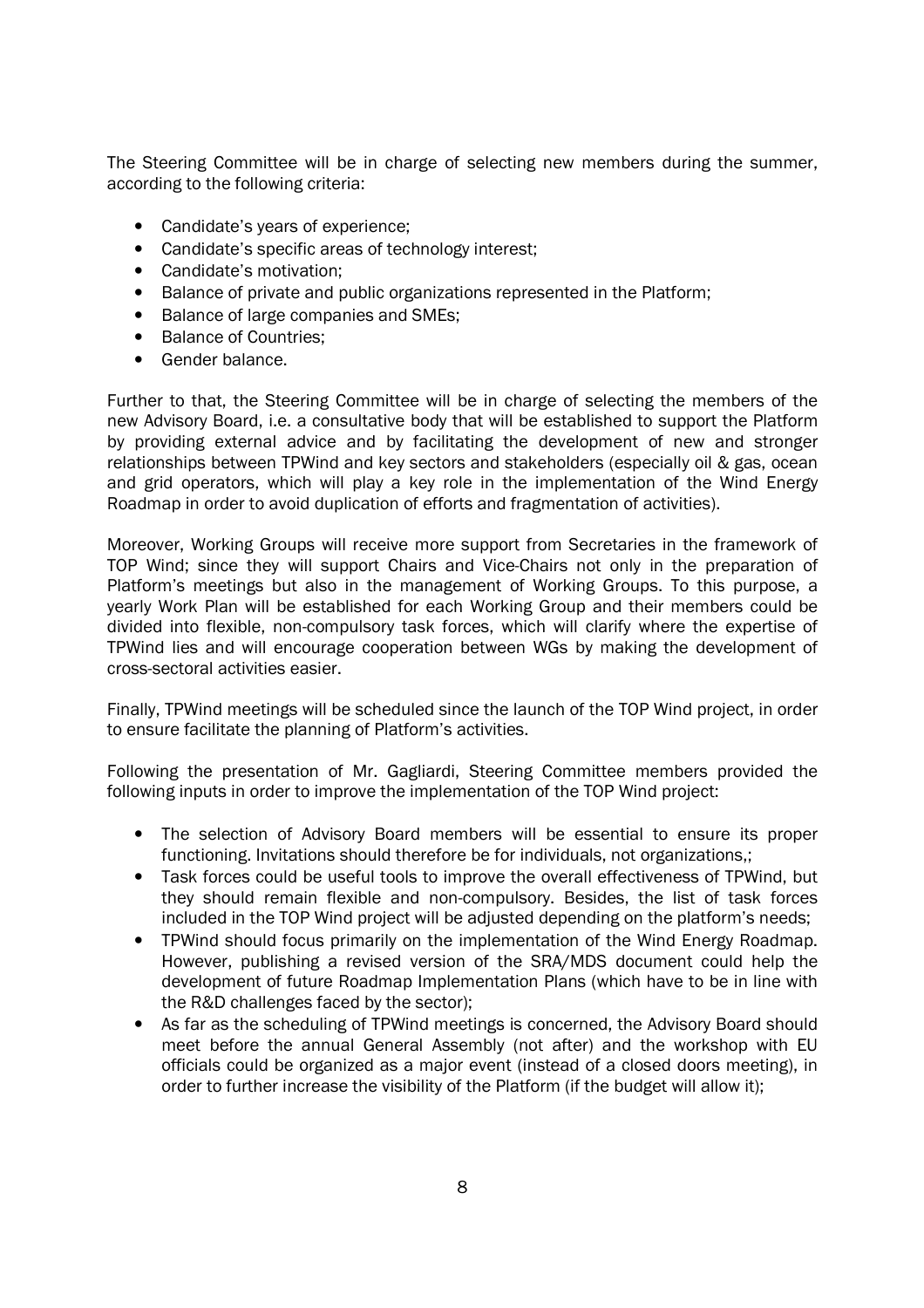- Moreover, the Steering Committee should be in charge of identifying, together with the Advisory Board, the topics to be targeted by the annual general energy event, so as to ensure their relevance for TPWind;
- Finally, considering that TOP Wind should be launched in November 2010, the entire scheduling of TPWind meetings could be postponed by one month, in order to make sure that the Secretariat will have enough time to organize the first events properly.

All these aspects will be taken into consideration by the Secretariat in the negotiation of the Grant Agreement with the EC, should TOP Wind be selected for funding.

Further to that, the next Steering Committee meeting will focus also on the implementation of the TOP Wind project, which can be fine-tuned on the basis of the inputs provided by its members.

## **The 6th General Assembly: programme**

The agenda of the 6<sup>th</sup> General Assembly, to be held on March 23<sup>rd</sup>, 2010, was presented by Filippo Gagliardi, together with the toolbox sent to Working Groups Chairs, Vice-Chairs and Secretaries to prepare and manage WG meetings.

Working Groups meetings will focus on the launch of the Roadmap and on the implementation of the actions included in its 2010 – 2012 Implementation Plan.

An unofficial list of known national priorities, in terms of support of wind energy, will be included in the delegates' package, so as to provide WG members with more information on the role that national funds could play in the implementation of the Roadmap.

Further to that, Working Group 3 will also focus on the interactions between the Wind and Grid Roadmaps, so as to ensure their proper implementation and avoid duplication of efforts or fragmentation of R&D activities, as requested by the European Commission.

As from 2010, only one General Assembly per year will be organized: the next one will therefore take place in the first week of April2011.

### **4. Meeting documents**

The main documents of this SC meeting are available online at the following address: http://www.windplatform.eu/9.0.html.

On demand, the Secretariat can provide PowerPoint presentations.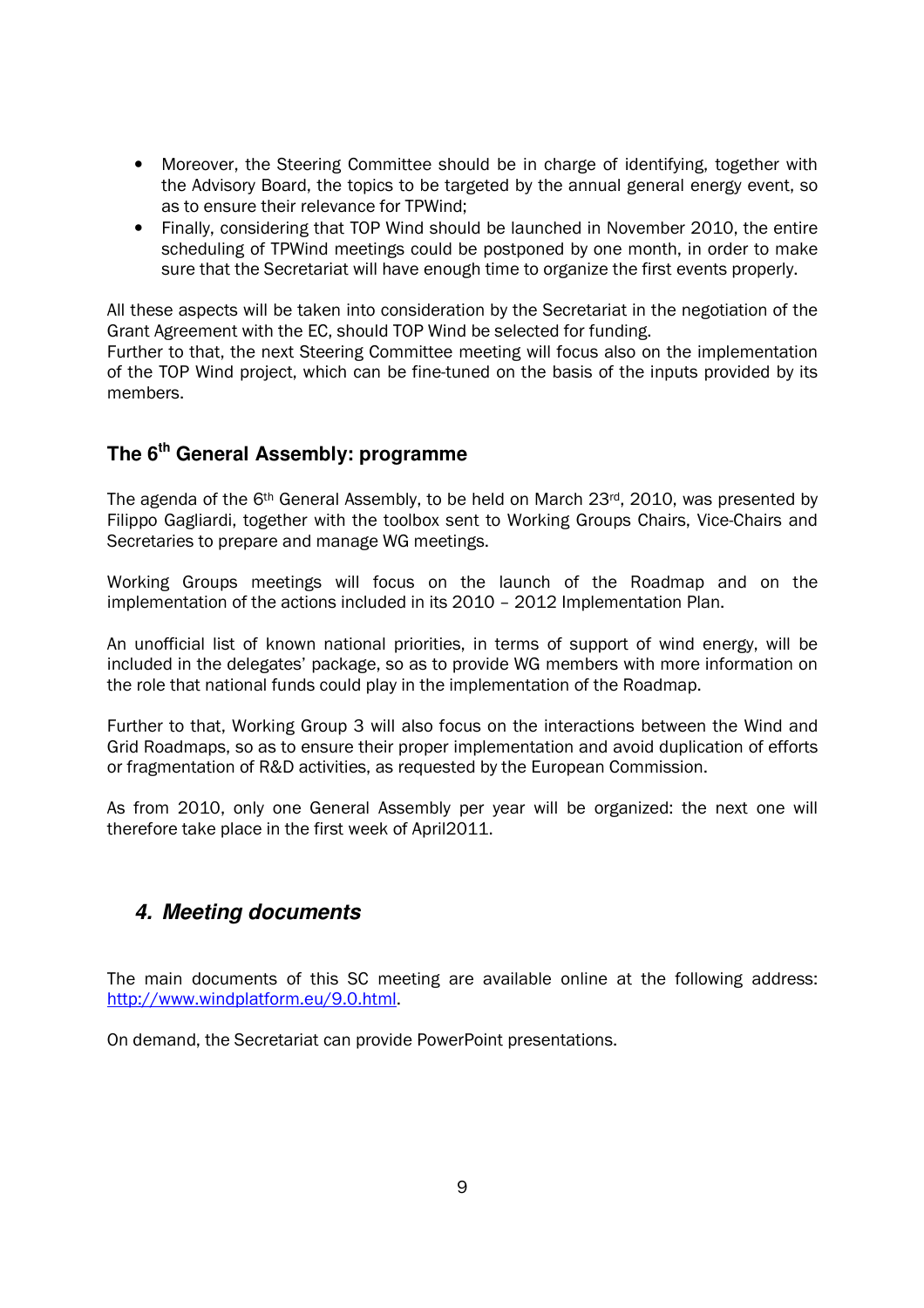# **5. Next meetings**

The next Steering Committee meeting will be organized in the second week of November 2010.

The first General Assembly of the new Technology Platform (i.e. in the framework of the TOP Wind project) will take place in the first week of April 2011.

The exact dates of meetings will be identified by the Executive Committee and notified to all TPWind members.